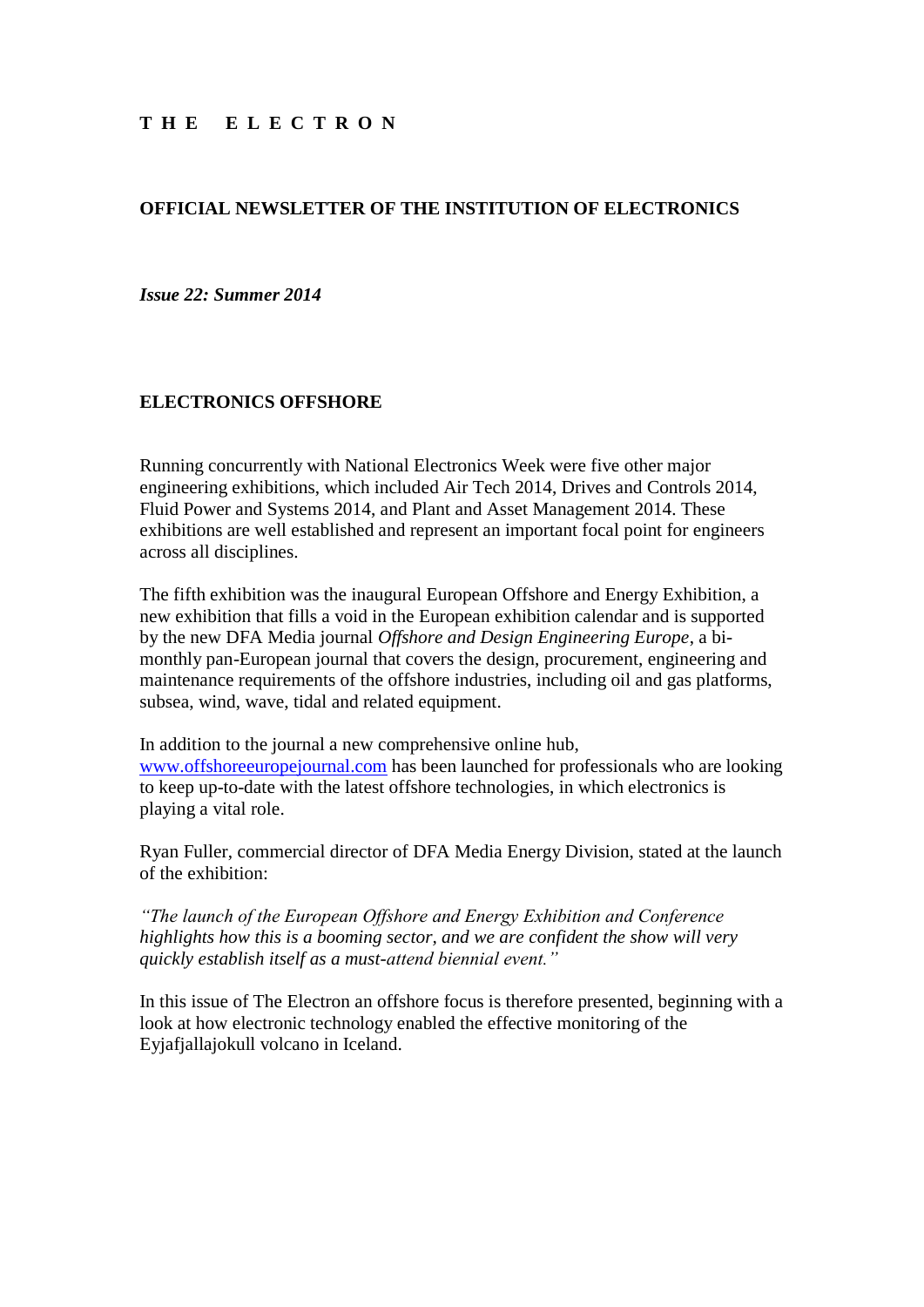# **WIRELESS ELECTRONICS MONITOR VOLCANIC ERUPTION**

In April 2010 the Eyjafjallajokull volcano in Iceland disrupted air travel throughout Europe as a result of a hazardous ash cloud.

The seismic activity, lava flows and flash floods would have created a problem for hardwired connections in the area, but by using remote devices The Icelandic Meteorological Office was able to continue collecting and analysing data.

The system that was deployed used remote GPRS/EDGE cellular routers supplied by Conel, the Czech-based subsidiary of B and B Electronics that network-enabled sensors via Ethernet, USB or serial connections, and then transmitted the data via the cellular telephone network. Solar panels powered the equipment and their back-up batteries, removing the need to rely on vulnerable power lines.

Irrespective of whether the remote devices were old or new, or needed to communicate via Modbus or TCP/IP, the cellular router was able to accommodate them.

Only recently have cellular networks been able to serve as a wire replacement in such applications, which has considerable implications for the offshore industries. Whilst 3G systems could provide data rates of several Mbit/s, the specifications for the newer 4G LTE standards call for peak data rates of up to 100 Mbit/s for high mobility devices and up to 1 Gbit/s for low mobility devices. In addition, message latency, which can run in the hundreds of milliseconds for 3G, improves to tens of milliseconds over 4G LTE. This kind of throughput enables cellular networks to serve as a true replacement for long-range cabling.

Cellular networking, however, requires the purchase of a data plan, and for local wireless connections Wi-Fi is usually the most cost-effective option. Until recently the potential of Wi-Fi has been limited by issues such as multipath propagation, whereby radio waves are absorbed or reflected by objects in their path such that transmitted signals arrive at the receiver at different times and out of sequence. The higher the radio frequency the worse the problem is.

Lower frequencies, however, provide less bandwidth and require larger antennas and more power to produce useful gain.

Fortunately the 802.11n Wi-Fi standard now addresses this through the application of Multiple-Input-Multiple-Output (MIMO) technology that utilises multiple antennas at both the transmitting and receiving sides of the wireless connection, and splits the data into numerous special streams. These streams are transmitted through separate antennas and collected by corresponding antennas in the receiving devices, where onboard software use signal processing algorithms to correct and interpret the incoming data.

Another technique that is deployed is spacial beamforming, which modifies the phase and relative amplitude of the signal to create a pattern of constructive and destructive interference in the wavefront, which simplifies interpretation on the receiving side.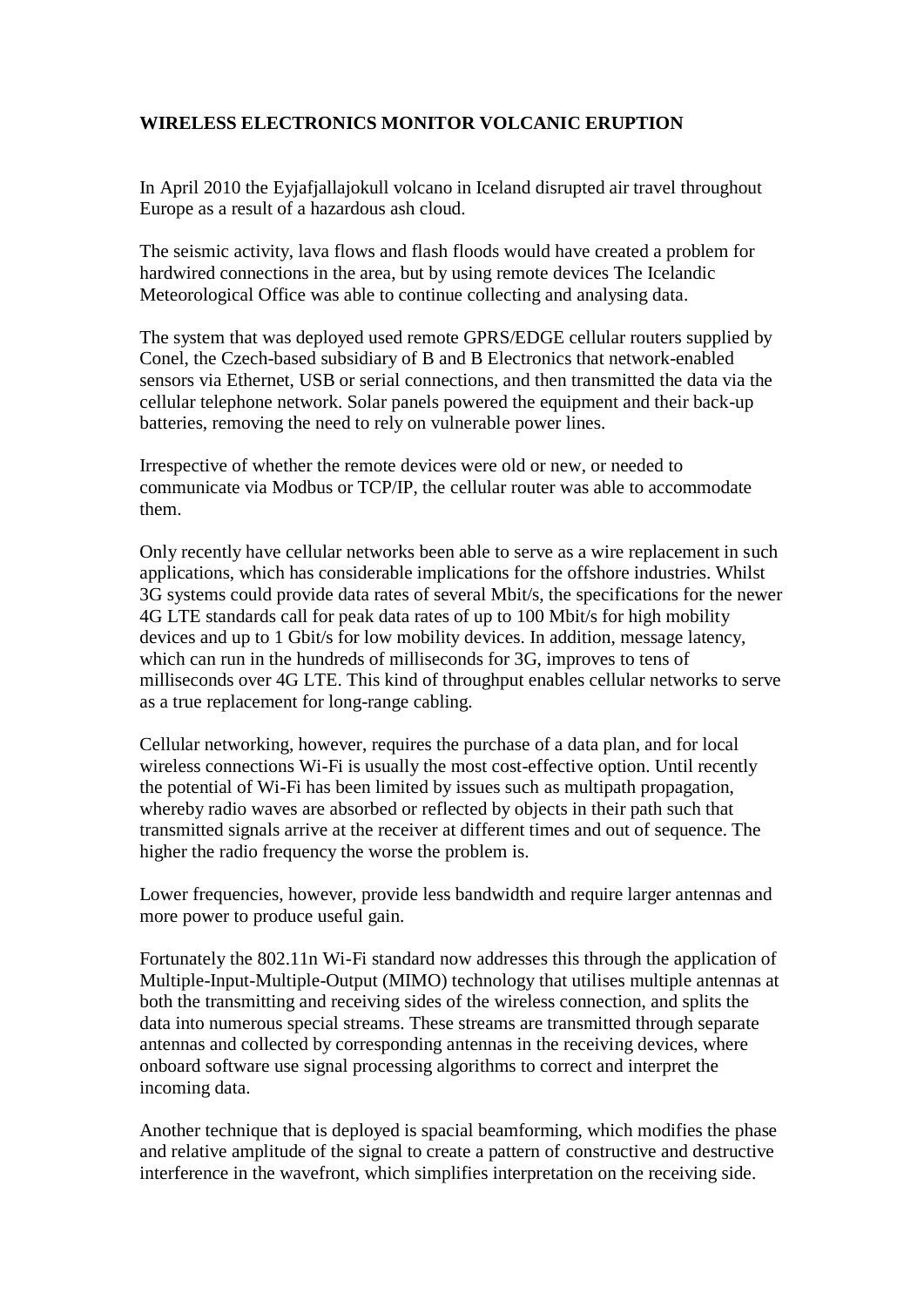The 802.11n standard also adds frame aggregation to the MAC layer, making it possible to specify management information less frequently by grouping several data frames into a single, larger frame. As the ratio of payload data to total data volume is higher, throughput is improved.

The 802.11n standard has now been augmented with the IEEE 802.11ad or 'WiGig' standard that makes available a tri-band Wi-Fi option. Using 60Ghz this standard provides a theoretical maximum throughput of up to 7 Gbits/s.

The article 'Safely monitoring a live Volcano' by Mike Fahrion, Director of Product Management for B and B Electronics, is featured in the April 2014 issue of *Instrumentation* journal (ISSN 1472-1260), subscriptions £85, from ConnectingIndustry, London Road, Maidstone, Kent ME16 8LY. Telephone: 01622 687 031.

More information about the instruments is available from [www.bb-elec.com](http://www.bb-elec.com/)

## **MONITORING BOIL-OFF ON LNG TANKERS**

In recent years the demand for Liquefied Natural Gas (LNG) has increased significantly. In order to be transported, however, the gas has to be cooled to  $-163$ degrees Centigrade at atmospheric pressure to make it liquid. The insulation of the tanks on board the transportation vessels, however, is not perfect and during the voyage some boiling inevitably occurs.

LNG tankers are commonly powered by steam turbines with dual-fuel boilers that can use the boil-off gas, but operators have to accurately measure the amount of boil-off gas used in the ship's engines as part of the MARPOL Annex VI regulations that govern marine propulsion.

In order to address these requirements Allison Engineering have developed the ST range of flow meters that use the thermal dispersion principle whereby the temperature difference is measured between active (heated) RTD and a reference (unheated) RTD. This is greatest in a no-flow condition and decreases as the flow increases, cooling the heated RTD. Changes in flow velocity and density directly affect the extent to which heat dissipates and, in turn, the magnitude of the temperature difference between the RTDs. The flow meter thus measures mass flow directly without the need for additional temperature and pressure corrections.

The ST110 flow meter that is specified for the LNG boil-off application has the ability to be functionally tested and calibrated without the need to remove the sensor from the pipeline. It features an integral purge tube that runs the length of the sensor and allows the operator to generate a known flow across the sensor element. The resultant signal output can then be compared to the factory baseline test certificate.

The ST110 is constructed in 316 stainless steel for the housing and Hastelloy C for wetted parts, with control options via 4-20 mA signal, HART, Profibus PA and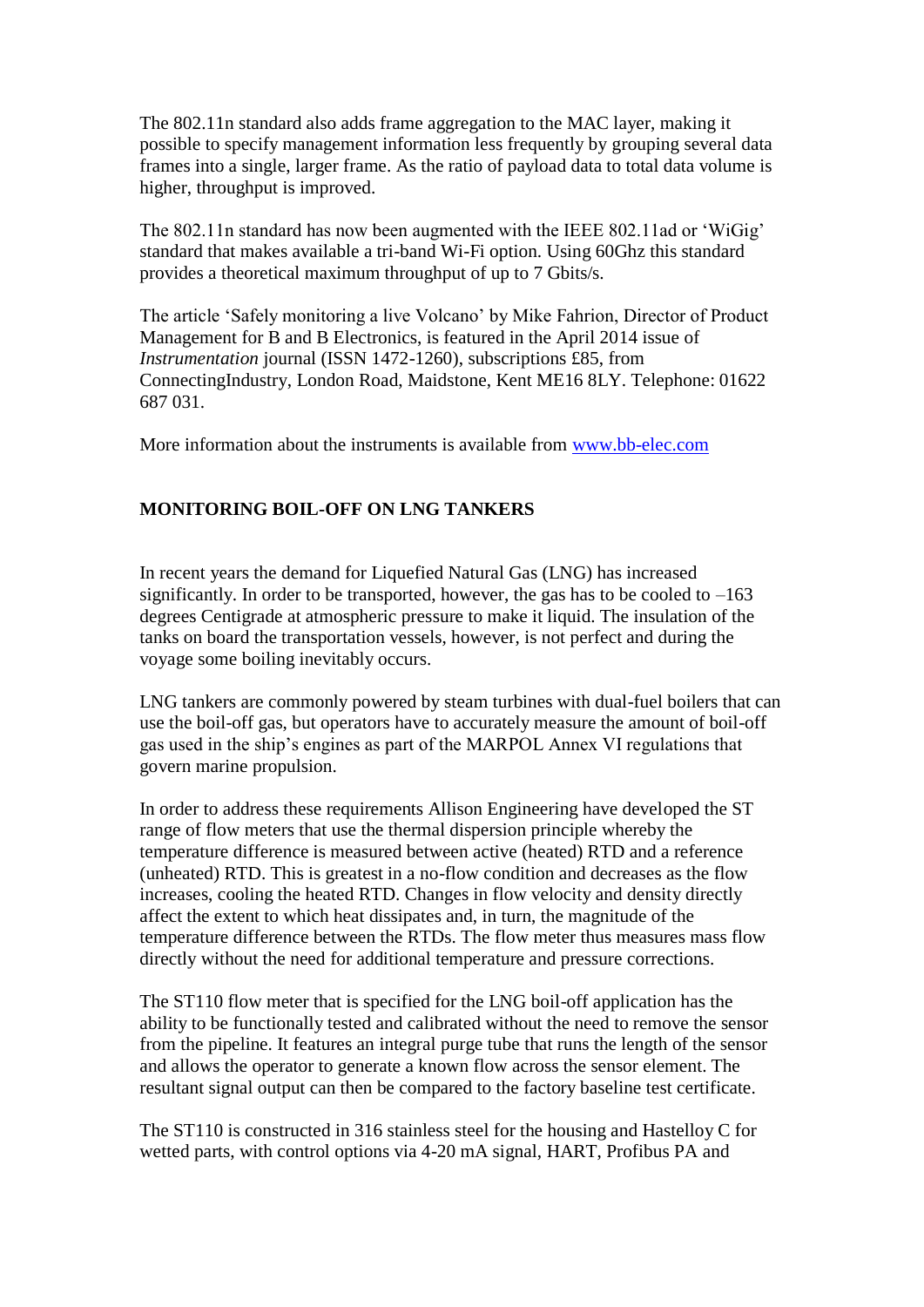Fieldbus H1 as required. It can also operate at process temperatures up to 450 degrees Centigrade and offers a turndown ratio of 1000:1.

A related instrument is the ATEX certified STP100, the only insertion thermal dispersion gas flow meter that uses pressure measurement to create a triple function solution. This provides flow, temperature and pressure in a single tap point insertion instrument. All three parameters are available using 4-20 mA signals or Fieldbus H1 or Profibus DP.

This article, 'Gas Flow Meters set for Life on the Ocean Waves' is also featured in the above journal and information about the product may be obtained from Allison Engineering on 01268 526 161.

## **CONDITION MONITORING OF OFFSHORE WIND TURBINES**

Wind power has been identified by the Government as one of the key technology platforms for enabling the UK to achieve its carbon emissions and climate change targets. Wind turbines, however, do have their problems, particularly when it comes to rotor blades, which are notoriously accident prone in harsh conditions.

Wind turbine rotor blades can be expensive to replace and condition monitoring therefore becomes an important activity to ensure that the turbines remain operational. This can be difficult in offshore locations such as the North Sea, which has just a three-month service and maintenance window each year.

The most common causes of defects tend to be excessive load, lightening damage and ice formation, and when faults develop the rotor blades need to be shut down quickly to prevent damage from escalating.

Until recently the condition monitoring of wind turbine rotor blades has been achieved either with dual anemometers (one heated) or by monitoring the ambient conditions in an attempt to predict, for example, when ice is likely to form. Neither method is accurate, however, and an inordinate amount of power generation can be lost as turbines are shut down and physical inspections undertaken, especially in winter

A more modern approach is to use the natural oscillation of a turbine blade to determine its true condition, and to use a 'Blade Control' system to signal to either the operator or machine control if there is a problem such as structural blade damage, ice accretion or lightning damage. This system can also track the history of a blade's condition so as to offer a 'forensic trail' of a wind turbine's performance.

The system works by performing an analysis of the natural oscillation frequencies of the turbine blade, which change when the blade is damaged or has an increased dynamic load through ice accretion. Each blade has its own frequency distribution that can vary in a range up to about 350 Hz. The frequency distribution is therefore like a 'fingerprint' of the blade.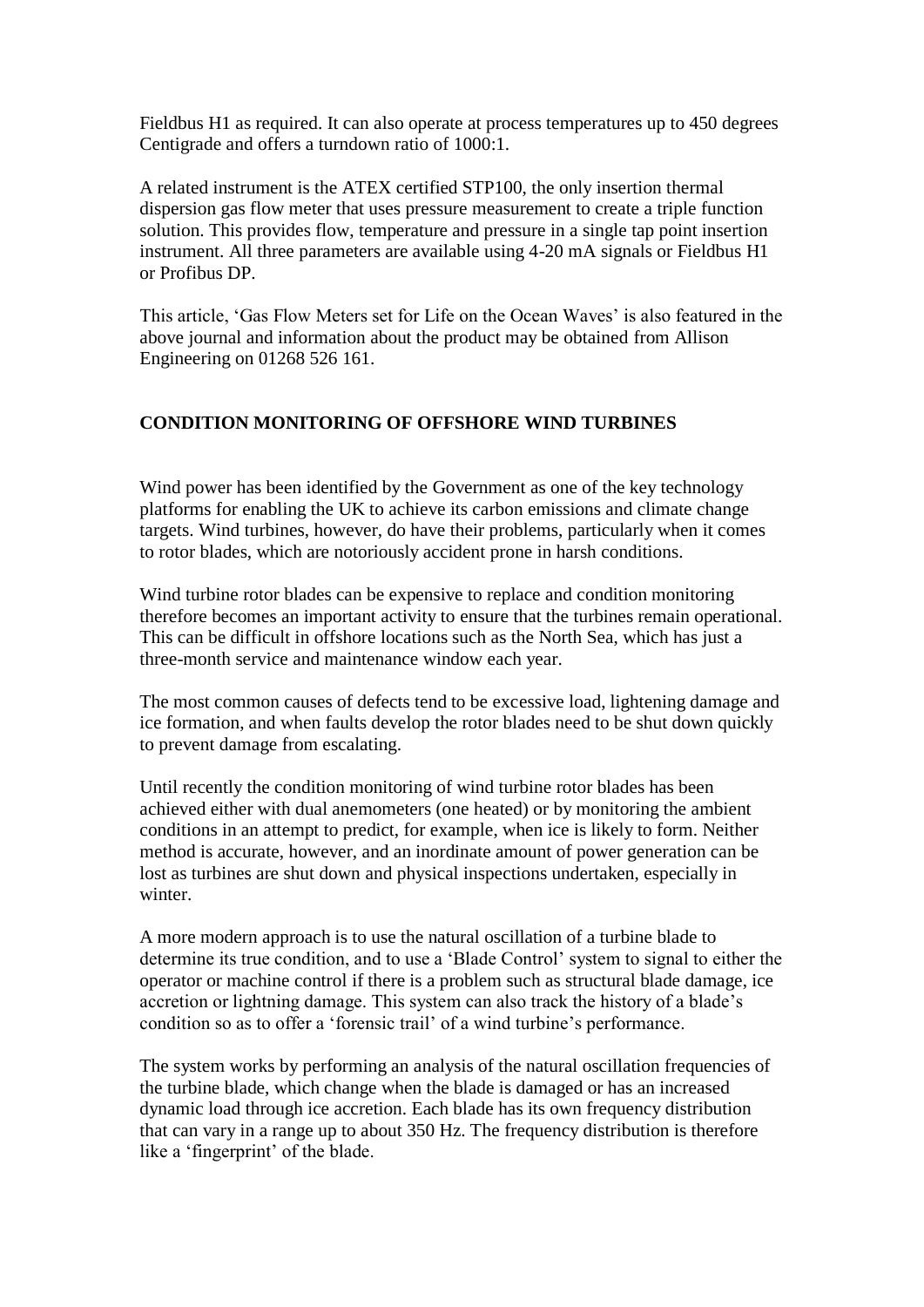When ice forms on a blade it gains weight and the oscillation frequency slows down. As a result specific frequency peaks become visible on a monitor and structural damage can be spotted within the low frequency range. Minor damage, by contrast, is only visible in the higher frequency range. Thus slight rotor blade damage, such as multiple trailing edge cracks, will not affect the spectrum between 0 Hz and 50 Hz, but visible changes will be noticeable between say 150 and 250 Hz.

The technology utilises accelerometer sensors (multi-dimensional piezo-electric accelerometer sensors), which are glued directly into the rotor blades. A data collector in the hub converts the analogue, measured oscillations into digital values which are then transmitted from the hub into the nacelle via WLAN. The digital data is then interpreted by the 'Blade Control' embedded processing unit.

The data is recorded online and evaluated in detail in the system's embedded processing unit in real time. If, at any point, an extreme event occurs, such as serious damage to the blade or ice formation, the control system will be immediately informed that the turbine is to be shut down. The fact that the blades are being monitored locally even when stationary also enables an auto-restart to be initiated when, for example, all the ice has cleared. This can remove the need for an engineer to visit the site and minimises lost power generation.

Benefits of the system are the introduction of a planned, rather than a reactive, maintenance programme and a payback period of less than two years.

The article 'Tip-top Condition' by Stuart Williams, Renewable Energies Control Products Manager for manufacturer Bosch Rexroth, is published in Issue 3 (February 2014) of *Offshore Design and Engineering Europe*, edited by Aaron Blutstein and published by DFA Media. Subscriptions are currently £100 per year (UK). Head Office: DFA Media Limited, 192 High Street, Tonbridge, Kent TN9 1BE. Telephone: 01732 370 340. Email: [info@dfamedia.co.uk](mailto:info@dfamedia.co.uk)

More information about the product is available on the website [www.boschrexroth.co.uk](http://www.boschrexroth.co.uk/)

## **ADDRESSING HYDRAULIC HOSE FAILURE**

Unexpected hydraulic hose failure is a major problem in the oil and gas industry, with the two most common causes being internal fatigue due to impact cycles and impact abrasion.

In the past operators have tended to address the problem by replacing hoses according to a fixed schedule, but this can be both costly and wasteful as hoses are frequently replaced with over half of their safe working life still remaining.

In order to address this a research project was initiated between electronics manufacturer Eaton and Purdue University to identify measurable, structural phenomena associated with hose deterioration over time and thence to develop a system that will enable reliable condition monitoring to be achieved.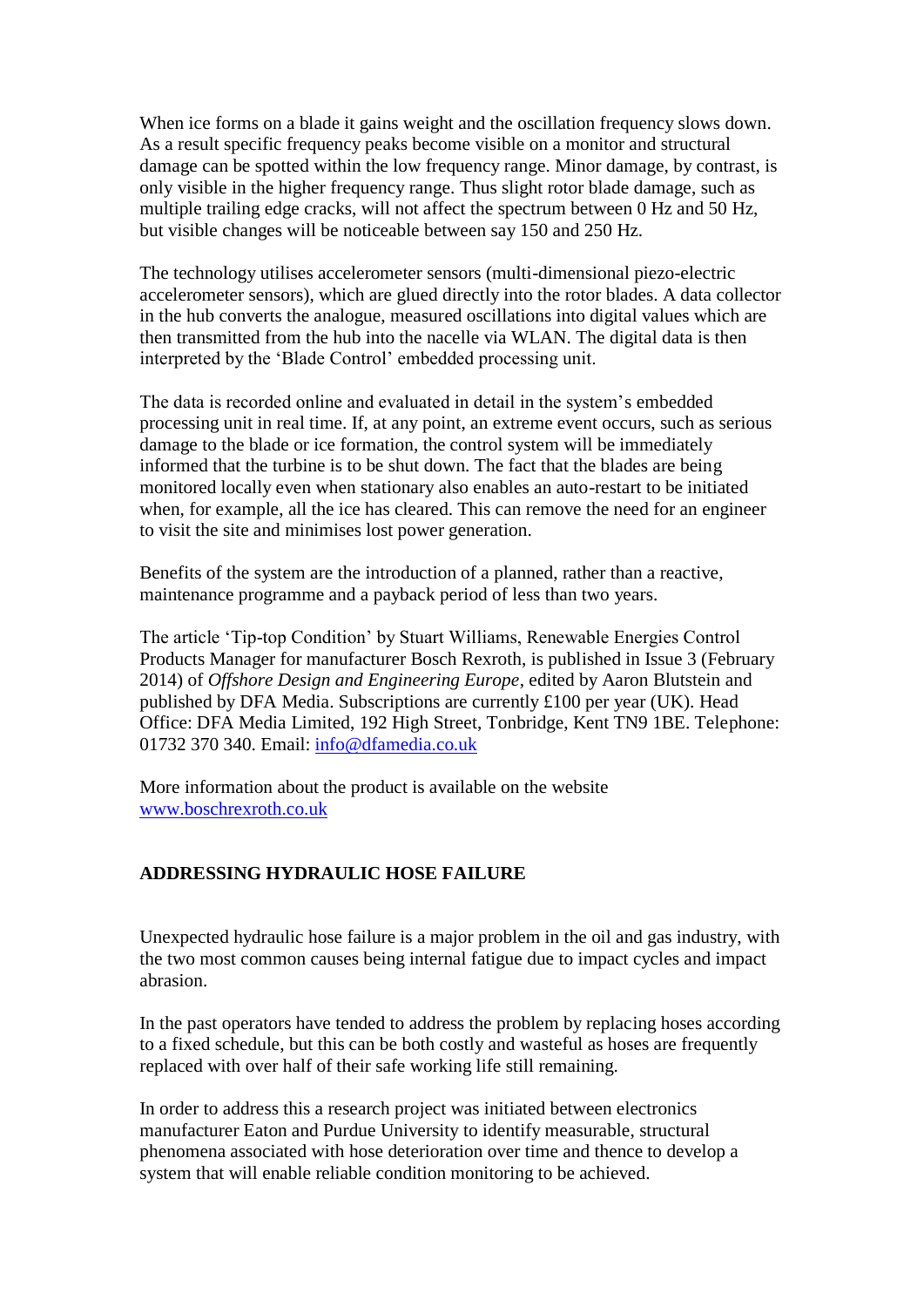The research concluded that hydraulic hose failure is the final step in a consistent process that can be measured and therefore monitored to provide a reliable indication of an impending end-of-life situation. An intelligent condition monitoring system was then developed to detect failure-related events within such hoses.

The resulting LifeSense system uses the fact that certain properties of a hose change as it approaches failure. Periodic comparison of samples with a baseline provided a reliable indicator of imminent hose failure.

Each hose fitting is equipped with a sensor that continually monitors hose conditions via electrical signals, which are then sent to a hose diagnostic unit that then interprets the data.

The hose diagnostic unit runs on 12 V dc or 24 V dc and can monitor up to 11 hose assemblies, and a range of standard wire cable lengths are available to accommodate different applications from 3m to 300m. A wireless option with a gateway that can monitor up to 100 hoses with a 433 Hz frequency communication protocol is also available.

The sensors, which have a greater than six year battery life, continually monitor the hose and the gateway transmits operating performance data to a secure server once every seven hours. Should an issue arise the gateway the gateway transmits data immediately. A web portal then provides advanced system monitoring giving maintenance teams access to specific data, such as hose installation date, trend reports and diagnostics management.

Tests showed that assemblies potentially achieve up to 50 more service life than expected.

This article is also featured in the above journal and further product information may be obtained from [www.eaton.com/hydraulics](http://www.eaton.com/hydraulics)

## **IMPROVEMENTS IN INTERNAL WELD INSPECTION**

Global expenditure on pipeline construction and servicing is expected to reach £216 billion over the next five years with over 270,000 km of new pipeline expected to be installed. A major problem, however, is corrosion and while Corrosion Resistant Alloy (CRA) clad pipe provides a partial solution the welding process is critical to the successful fabrication of pipeline.

Assuring the quality of welding of pipeline joints is crucial to the welding process and in order to meet the challenge that this poses Hertfordshire-based Optical Metrology Services has developed an internal weld inspection system.

The new system bridges an important technological gap in the measurement of CRA welds, such as HiLo (joint misalignment), weld height and width, and lack of penetration of fusion.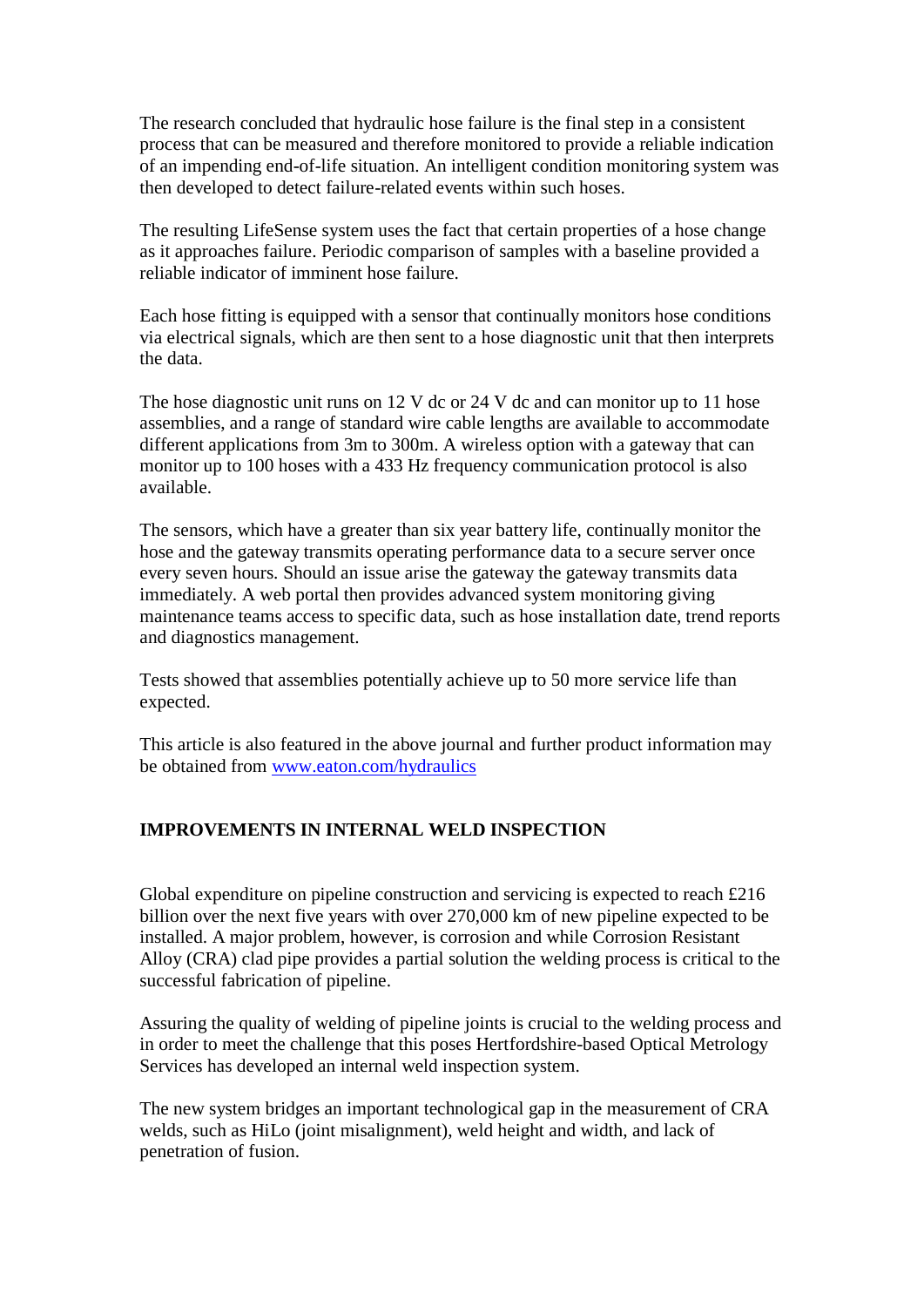Video-only inspection can result in pipe joints having to be cut out in order to mitigate risks, even if they turn out to be acceptable on closer inspection. Ultrasonic inspection can be used, but it can only be performed after the weld has been fully completed, meaning that there have to be multiple weld passes before finishing the cap of the weld. As a result, if a flaw is found it may take many hours of work to rectify it, adding to wasted time and expense.

The system from Optical Metrology Services, known as WeldChecker, is placed inside the pipe and is able to move through it and inspect the welds after just the second pass. If a flaw in the root weld is discovered it can be cut out immediately, saving time and money.

Another major advantage is the system's ability to inspect welds around curved pipes, which are particularly common in subsea structures such as Pipeline End Terminators (PLETs) and Pipeline End Manifolds (PLEMs). For these the WeldChecker utilises a concept similar to that of the 'bendy bus' that allows previously inaccessible welds to be to be measured for compliance.

Further developments have also allowed deployment in very narrow pipes, e.g. with a 100 mm internal diameter, such that it is now possible to use both laser and visual measurement techniques in both narrow pipes and those that incorporate tight bends.

Next steps include mounting of the tool to the line up clamps for use in the critical welding path both onshore and offshore during pipeline welding, and development of the system for the inspection of tie-in welds on welded spooled stalks of pipe. The latter will mean that while these pipes are spooled onto the vessel, the WeldChecker will be driven by a crawler. Other potential applications include use on older pipes and structures to measure the extent of corrosion or pitting, and the measurement of the extent of features in the pipe wall.

This article, entitled 'Pipe Welding Problems solved?' is featured in the April 2014 issue of *Eureka: The Magazine for Engineering Design*, edited by Paul Fanning (ISSN 2049-2324), subscriptions £81 (UK), published by Findlay Media, Hawley Mill, Hawley Road, Dartford, Kent DA2 7TJ. Telephone: 01322 221 144. [www.eurekamagazine.co.uk](http://www.eurekamagazine.co.uk/)

Further information concerning the product is available from [www.omsmeasure.com](http://www.omsmeasure.com/)

## **APPLICATIONS FOR HALL EFFECT ROTARY-POSITION SENSORS**

Hall effect rotary-position sensors are designed to measure the angle position of a moving element by using a magnetic field instead of mechanical brushes and dials. They use a magnetically-biased Hall effect integrated circuit that senses rotary movement of the actuator shaft over a set operating range. Rotation of the actuator shaft changes a magnet's position relative to the integrated circuit. The resulting flux density change is then converted to a linear output, which can then be used to provide feedback to either an operator or a vehicle subsystem.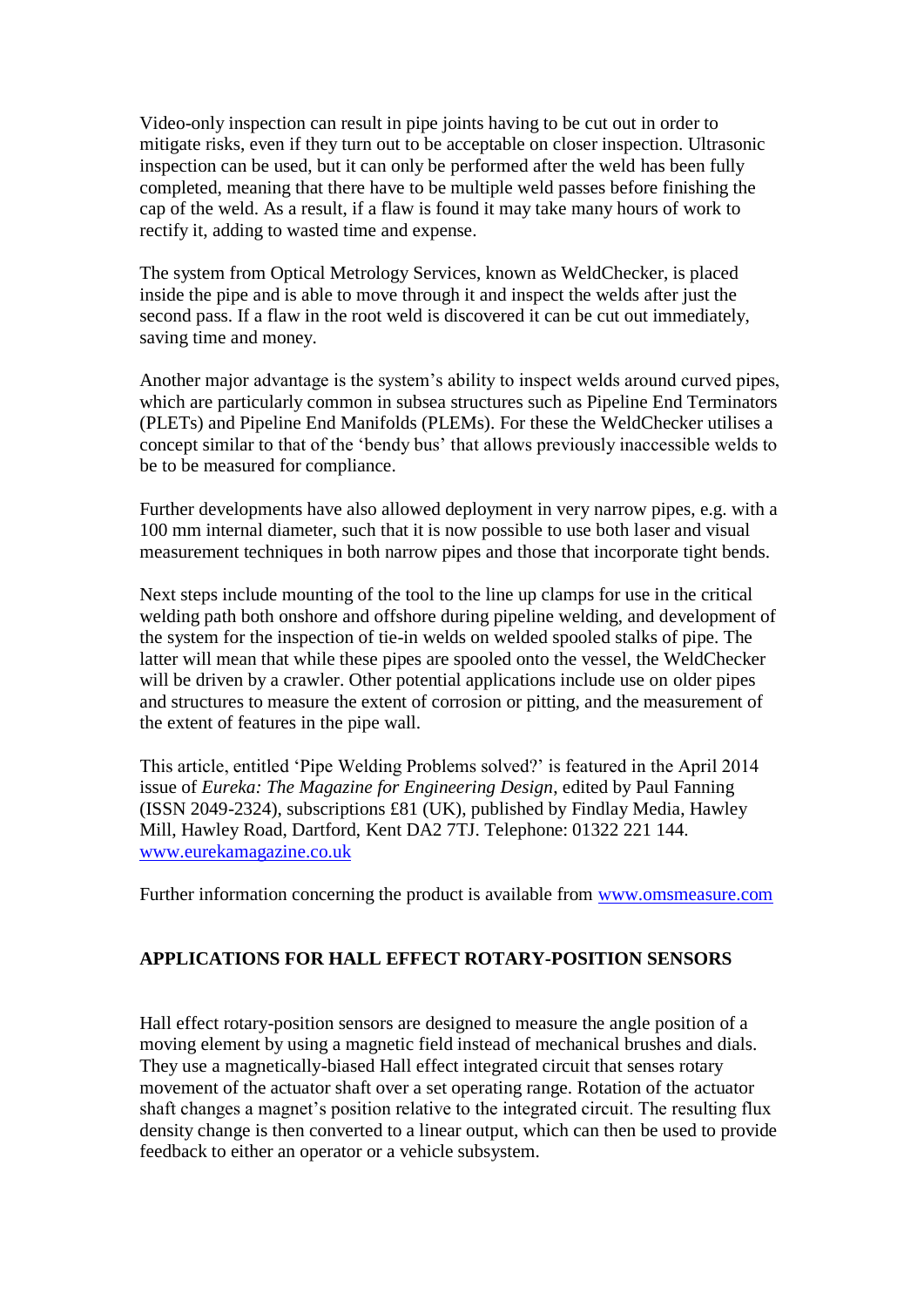Solid-state Hall effect technology provides non-contact operation. The internal section of the sensor uses a magnetic field rather than the physical brush or wiper that is used in potentiometers, which is prone to friction. Hall effect rotary-position sensors can therefore reduce the number of worn out mechanisms, lower actuation torque and extend product service life.

The wide range of potential applications for these sensors has been an important topic of discussion recently, particularly in the transport sector. One such application is the replacement of mechanical cable connections between a foot pedal and an engine. Whilst the mechanical cable may stretch or rust, thereby requiring regular maintenance and recalibration, the Hall effect sensor does not, and by eliminating the mechanical cable, the engine control system response is improved, along with emissions, reliability and excess weight.

In such an application the rotary-position sensor can be mounted adjacent to the pedal so as to measure how far down the pedal is pressed. The harder the operator presses, the deeper the pedal is depressed, allowing more fuel and air to be delivered to the engine, thus accelerating the vehicle. When the foot is removed from the pedal the sensor senses the change in position and sends a signal to the engine to reduce the flow of fuel and air across the throttle plate.

In a related application in buses the sensors may be used to 'sense' the travel of the suspension system. Buses use 'kneeling' systems to lower their height so that passengers can board easily, and the sensors can be used to both measure the position of the control lever and to monitor ride height through deployment on a suspension arm or linkage.

Accurate position sensing verifies that the vehicle is at the correct height for the application system's requirement, improving vehicle ingress/egress. Large trailer trucks may also use the sensors to monitor trailer heights to improve warehouse docking efficiency.

On speedboats the sensors can be used to monitor tilt/trim position. The sensor accurately reports the angle position of the propeller, which can help the operator to avoid damage and maintain optimum performance.

Offshore the sensors are particularly useful for controlling process valves. Oil fields, for example, require that valves accurately monitor positions, and these sensors can be used to monitor position in large and small valves to help ensure that the valve is closed or, if open, how open.

The article 'Finding the right Application' in the above journal features further applications.

Further information about the sensors and their uses may be obtained from [www.honeywell.co.uk](http://www.honeywell.co.uk/)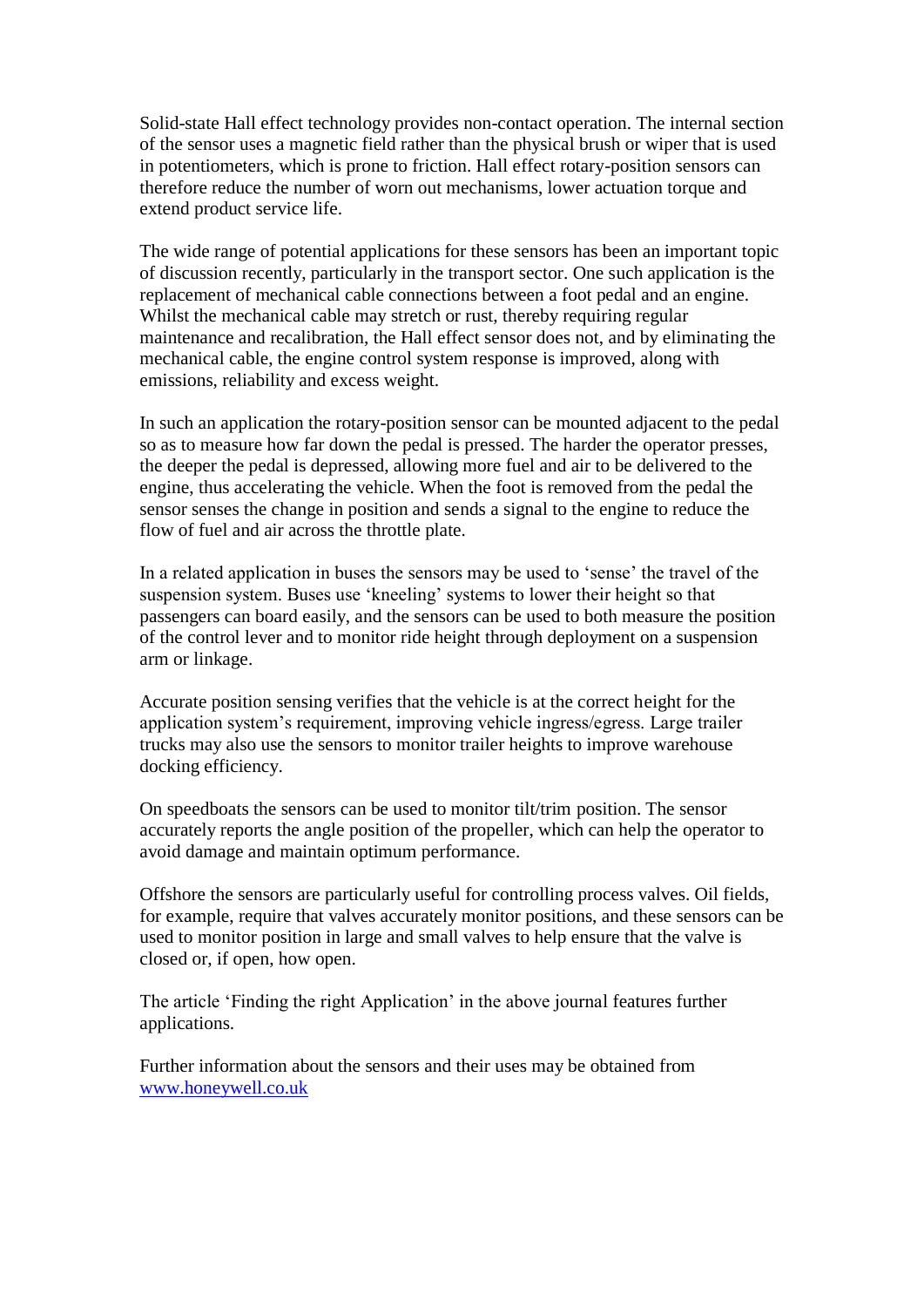# **NEW FLUID PRESSURE SENSOR FOR PROCESS CONTROL**

There are many applications for which the accuracy and repeatability of a dispensed amount of a fluid is critical, and traditionally verification of the dispensed amount has been achieved by measuring the system pressure. This is because, all other factors being the same, the pressure is directly related to the flow rate. Comparison of pressure with time can therefore be used to provide quality assurance that the correct amount of fluid has been dispensed.

Pressure monitoring and analysis can also reveal issues that may affect fluid flow, such as unwanted air bubbles, obstructions caused by contamination, clogging due to agglomeration of fillers, and variation in feed pressure.

Until recently, however, pressure sensing technology has been limited to flush mounted fluid pressure sensors that require the insertion of an adaptor into the line carrying the fluid, and this has a weakness, namely that it can cause 'dead space' or undercuts that can potentially distort pressure readings and impede cleaning.

Another disadvantage is the diaphragm, often made of stainless steel, that is incorporated into the design. This sensing diaphragm is in constant contact with the fluid and can react with it, to the extent that special treatment is needed to make the device usable.

In an attempt to overcome these deficiencies a new piezo-resistive sensor has been developed. This incorporates an elastomer that transfers the force created by the pressure to a measuring cell. Challenges that have been overcome include:

- Vulcanising of the thin elastomer diaphragm within the very narrow tolerance range required.
- Integrating of the elastomer into the small geometry of the sensor housing.
- Connecting the elastomer to the measuring cell (many other sensors transfer the force using oil).

The fluid channel within the sensor has also been coated with an FFKM perfluoroelastomer, which provides an inert and impervious internal seal, and transmission of the internal pressure. This fluid channel design has no 'dead space' or undercuts, and provides optimal resistance to aggressive compounds such as hydrocarbons.

The sensor utilises the Luer lock industry standard so simplifying its installation in many systems, with small dimensions aiding implementation where space restrictions may apply. A standard calibrated linear 0-10 V output signal is provided via an integrated cable and a standard M8 connector. The millivolt signal generated at the source is converted to this signal by means of an integrated amplifier, obviating the need for an external transducer or booster, and it is internally stabilised within the operating temperature range of 15 to 45 degrees Centigrade. The 0-10 V output is a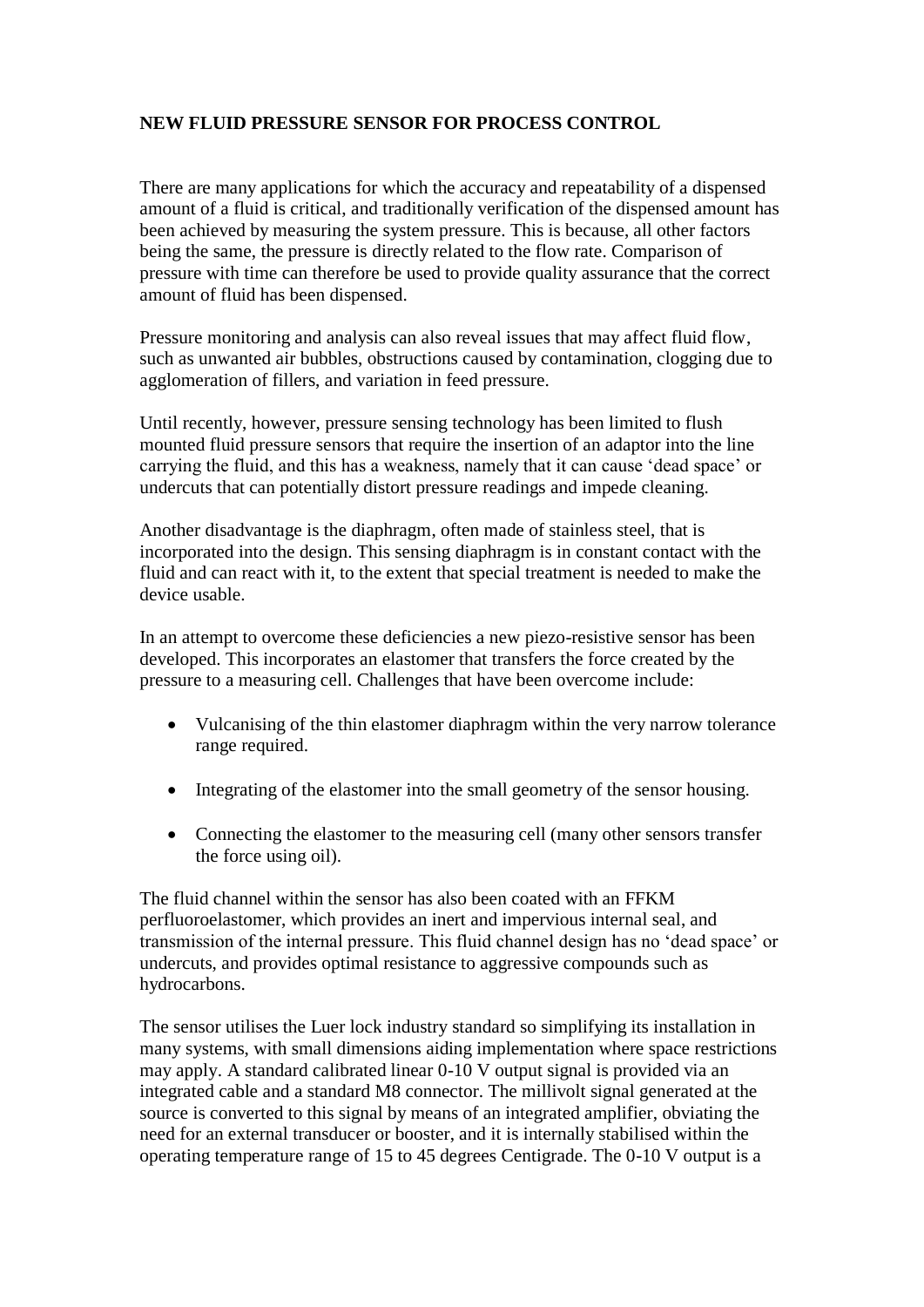standard control signal, readily utilised by PLC-based automation or test and measurement systems.

The article 'When you have to know your Process is right every Time', by Peter Swanson, Managing Director of Intertronics, is featured in the March 2014 issue of *Industrial Technology*, edited by Mark Simms. Copies are available from IT Magazine, Victoria House, 2 Mornington Road, Sale, Cheshire M33 2DA. Telephone: 01732 773 268. Email: [it.info@itmagazine.co.uk.com](mailto:it.info@itmagazine.co.uk.com)

Information about the product may be obtained from [www.intertronics.co.uk](http://www.intertronics.co.uk/)

## **UNLOCKING THE POTENTIAL OF SMART GRIDS AND RENEWABLE SYSTEMS**

The move from large centralised power generation systems towards the mass roll-out of renewable generation systems is creating new challenges for the monitoring, protection and control of power systems, particularly in relation to keeping the network stable during the transition. Network operators especially need greater awareness of the state of the grid at both transmission and distribution level.

The new conditions require that network protection is more robust, discriminative between fault and non-fault conditions, and quicker to respond. Present-day instrumentation has been found to be lacking particularly when distributed power generation and energy storage produce power flows that are two-way and highly changeable.

Present-day systems for the monitoring and protection of power systems typically compare currents entering and leaving a designated zone in order to ascertain if they differ. They require measurement systems (powered and housed indoors) that are located near to measurement points. Centralised protection is not possible. For complex networks or where increased sensor coverage is required, this can be impractical and highly costly.

Fortunately a system originally designed for monitoring voltage and current on electrical submersible pumps in harsh oil and gas industry environments has been able to be adapted in order to overcome some of the obstacles. This has been achieved by retrofitting the technology to existing sensors and protection relays, drastically reducing costs and improving functionality.

Optical fibre sensors were developed which can be 'chained' along a single telecoms fibre. The measurement is analogue all the way to the sampling point at the interrogator, meaning that there is no digital communication and no bandwidth bottleneck. The sensors are therefore networked and interrogated in a highly efficient manner, reducing the dedicated infrastructure requirements.

A key application already exists for the technology where one utility provider operates a transmission line that is primarily guided above ground but dips underground at three locations. Existing protection systems should try to switch on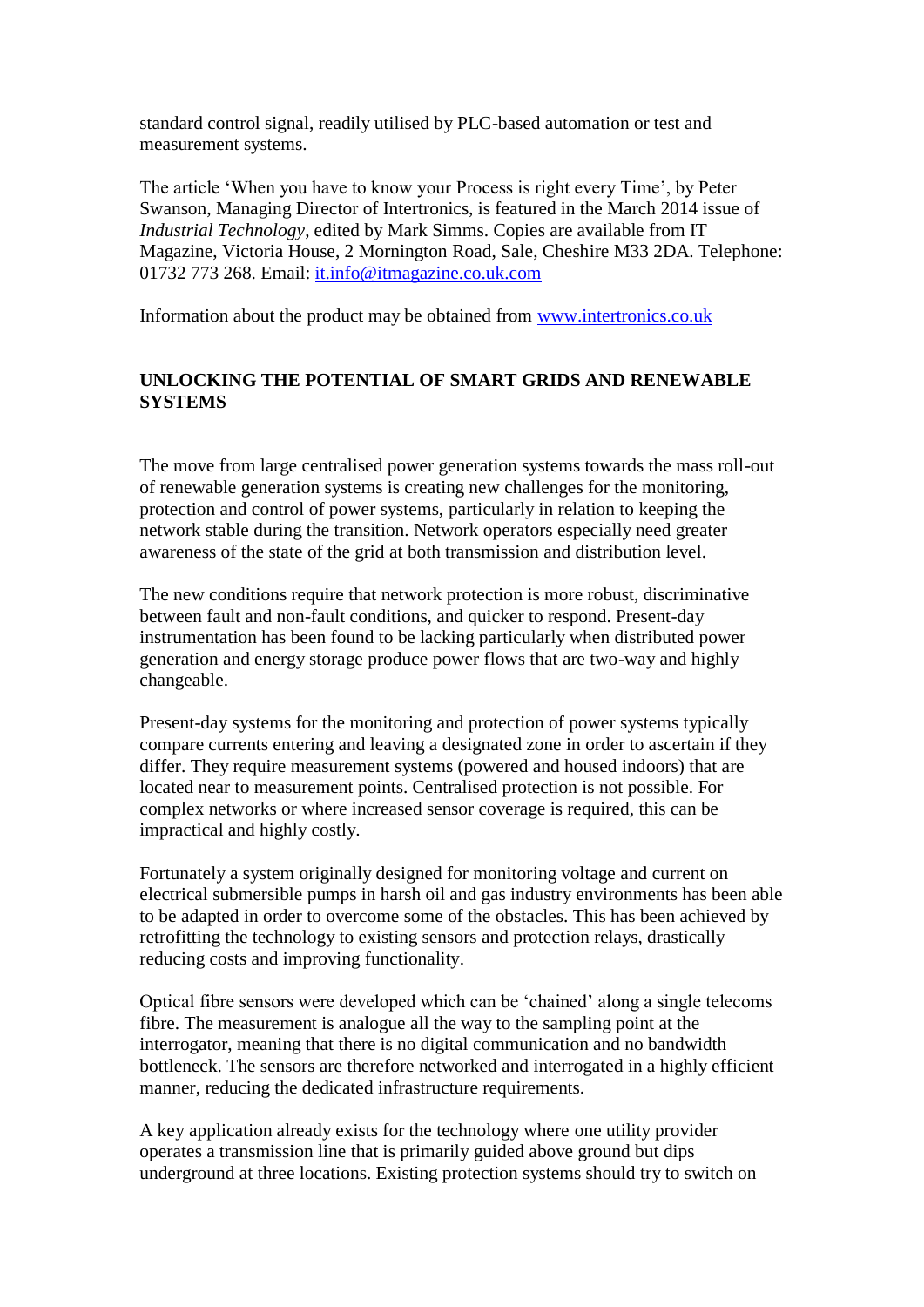again when faults are above ground, e.g. caused by lightning strikes. If, however, the fault is below ground then it is most likely due to insulation breakdown and reclosing this can be very dangerous. At present operators are unable to identify whether the fault is above or below ground because they are unable to install standard sensors along the line.

As the sensors can operate over very long distances and do not require power sources they can be installed where the cable dips and so allow operators to determine immediately if the fault is located above or below ground. This has resulted in lower network downtime, fewer customers offline and substantial cost savings.

The potential for this technology was recognised earlier this year by The Royal Academy of Engineering and The Academy's Enterprise Hub Scheme is now producing a year's worth of training, funding and business mentoring from Atkins Energy CEO Martin Grant and Professor John Marsh of The University of Glasgow. This will help to get the technology to market through Synaptic Limited, a spin-out of Strathclyde University.

The technology is described by Dr. Philip Orr, a post-doctoral research associate at Strathclyde University in the Spring 2014 issue of Energy Management, available from ConnectingIndustry, London Road, Maidstone, Kent ME16 8LY. Telephone: 01622 687 031.

Information on the product is available from  $\frac{info@synapt.eu}{}$ 

## **ADVANCED INSTRUMENTATION PROTECTION FOR GAS PROJECTS**

Intertec Instrumentation has announced that it is to supply 120 environmental protection cabinets to house online process analysis instrumentation on Shell's Prelude floating liquefied natural gas vessel.

The vessel, which has a length of 488m and a width of 74m, is designed to liquefy natural gas extracted from subsea wells by cooling it to –162 degrees Centigrade and then store it until it is offloaded onto large LNG carriers. It is due to enter service in 2017 and will be towed to the Prelude and Concerto gas fields in the Browse Basin, some 200km off the north-west coast of Australia, where it will be anchored for about 25 years.

The intended operating environment for the vessel requires advanced instrumentation protection techniques, the Basin having an average temperature of 32 degrees Centigrade as well as high humidity and a salt-laden atmosphere that makes components prone to rust damage. In confined spaces the ambient temperature may exceed 50 degrees Centigrade.

A total of 90 cabinets are to be deployed for sample conditioning systems and 30 for the process analysis. Each is designed to match the instrumentation content and layout precisely in order to optimise thermal performance.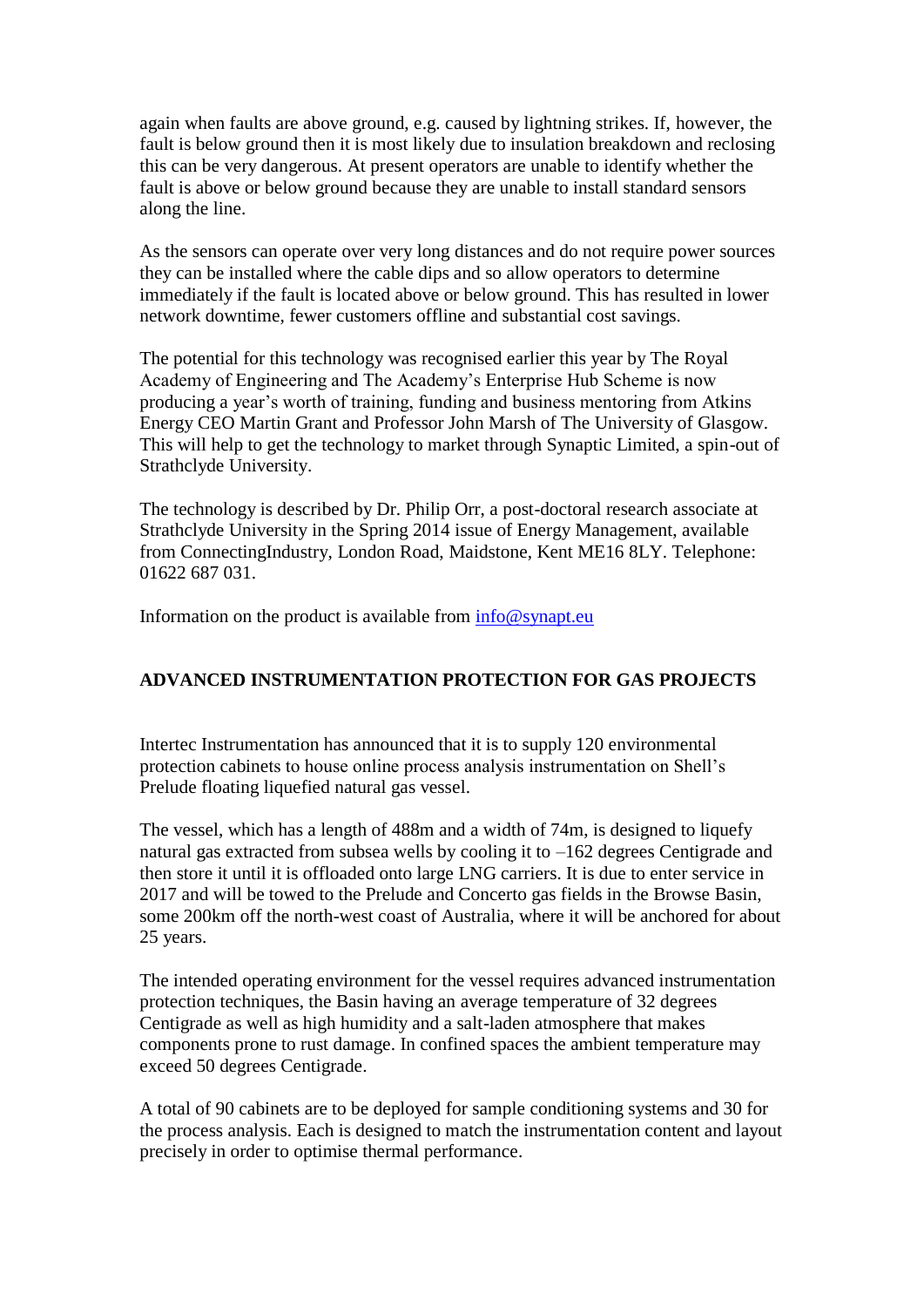The cabinets are constructed from a proprietary composite material comprising of sandwich walls of long-fibre glass reinforced polyester (GRP) sheets that enclose a core of polyurethane foam. This provides a similar strength to that of stainless steel, but is four times lighter, which is a major benefit for offshore platforms and floating structures.

The advanced design of the cabinets allows them to withstand a severe Category Five tropical cyclone with wind speeds of over 157 m.p.h. as well as providing strong corrosion resistance both from the salt-laden air and from sour or acid gas. Importantly, the cabinets also allow the electronic equipment to be cooled without recourse to explosion-proof air conditioning systems.

The external surfaces of the cabinets are coated with a thick layer of UV-resistant gel and for the wind speed requirements each cabinet is equipped with special built-in mountings (which are external to the thermally insulated parts of the enclosure) to secure the top and base to Prelude's deck structure.

All external metal components are fabricated from 316 stainless steel with a corrosion-resistant protective coating that is specified for ship use.

Each cabinet incorporates semi-passive cooling technology. The internal face of the rear walls are fitted with a high-efficiency heat exchanger, comprising one or more aluminium cooling plates and stainless steel cooling pipes connected to Prelude's cold water supply system. Heat dissipated by the equipment in the cabinets is absorbed by the water and transferred to the vessel's main water cooling system where it is dissipated to the environment. The size of each cabinet depends on the power dissipation of the contained sample conditioning or process analyser system, which ranges from 140W to 900W.

All of the cabinets are designed to keep their internal air temperature below 35 degrees Centigrade.

#### **Further Applications**

Intertec has also supplied shelters to protect SCADA systems, comprising remote terminal units (RTUs), telemetry equipment and associated electronics, for the control infrastructure of a new gas pipeline on the coast of the Persian Gulf.

These shelters need to protect against both salt and chlorine in the atmosphere and sulphur from the natural gas. In summer the equipment has to be able to withstand high levels of UV radiation and daytime temperatures of up to 55 degrees Centigrade in the shade.

Two of these shelters are close to the electricity grid and can use active cooling, but a third was required to protect instrumentation in a remote location where all instrumentation power is derived from inverters fed by batteries that are recharged by means of a photovoltaic generator. This particular shelter therefore has a strict power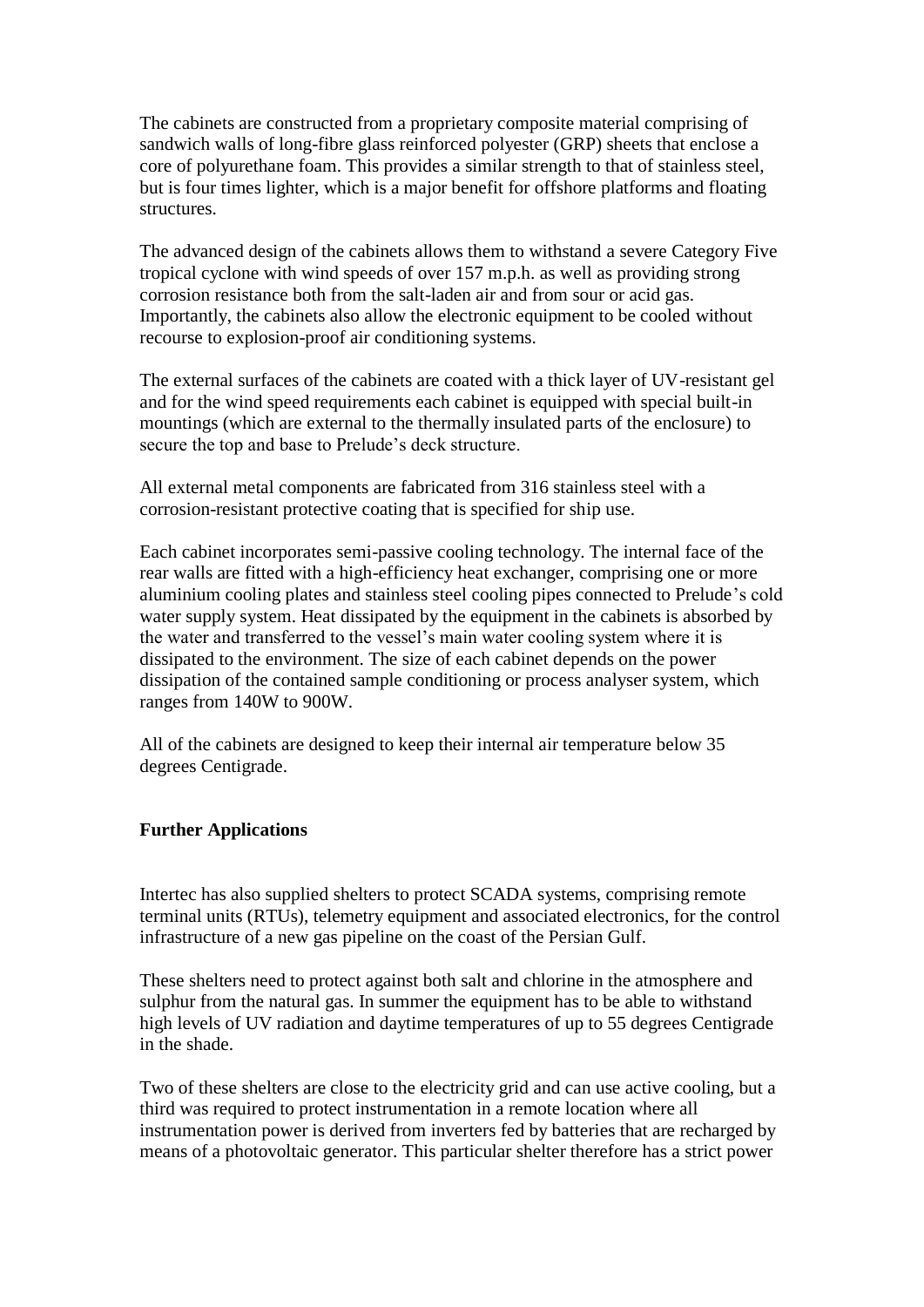budget such that even though the shelter has a large volume (142 cubic metres), the cooling system has to be entirely passive.

This shelter was thus designed with two walk-in rooms with their own entry doors. One room contains the rechargeable batteries, whilst the second houses all of the system instrumentation and electronics, including a PLC, computer network, power inverters and a controller for the external photovoltaic generator.

The passive cooling technology is based on thermo-siphoning using water, which is cooled and heated using the natural variation of day and night temperatures. The rear of the equipment room houses an 8,000 litre thermally stratified water tank connected to two closed-loop thermosiphon systems formed by internal wall-mounted and external roof-mounted heat exchangers. The water circulates using just natural convection.

The article 'Housing Solutions for the Gas Industry' is featured in the March 2014 issue of Design Solutions (ISSN 1740-2654) obtainable from ConnectingIndustry as above.

Information about the protection systems is available from [www.intertec.info](http://www.intertec.info/)

# **MAGNETIC ROTARY ENCODERS FOR INDUSTRIAL ROBOTS**

Industrial robots can repeat movements millions of times with accuracy down to fractions of a millimetre, but for this to be achieved accurate sensors are required.

Until recently optical rotary encoders have been used to provide the necessary sensor accuracy, but now a magnetic rotary encoder, which combines both the Hall and Wiegend effects, is able to monitor the position of the axes to 0.1 of a degree with a resolution of up to 16 bits.

For complex operations the movements of the six axes on each robot have to be in precise harmony with each other. The key to precision lies in the robot's drive and each robot arm axis has its own motor. The axis rotation triggered by the motor is recorded by a rotary encoder. The signals from all six sensors are compiled and evaluated in the controller. Since the tolerances of individual axes in a single cascade add up to an overall tolerance, sensor accuracy is crucial.

Until now robot manufacturers have had to decide whether they wanted to install a highly accurate sensor or a compact and robust sensor. Conventional magnetic sensors and resolvers are compact and tough, but are limited in accuracy. The alternative, high-precision optical sensors, whilst more accurate, tend to be affected by dust, vibration and temperature fluctuations. The Pepperl and Fuchs magnetic encoder, however, solves this dilemma.

The Hall sensor with two axes provides the singleturn absolute value. Its rotating magnetic field generates a sine/cosine signal, which is processed by the internal processor. The process value balances out the output value of an absolute rotary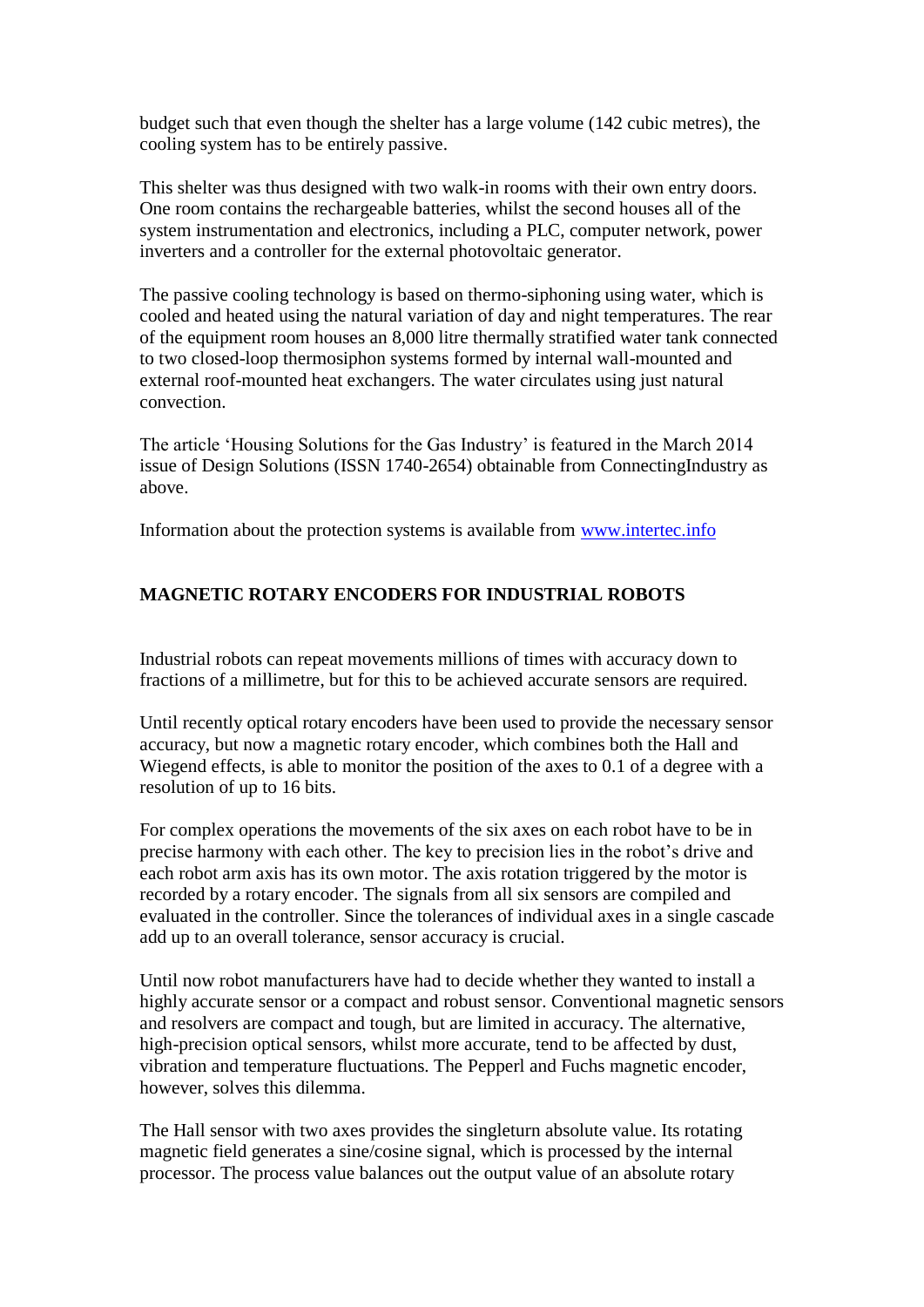encoder with optical scanner. This design allows singleturn absolute sensors to feature such compact dimensions that have hitherto not been possible.

The Wiegend sensor provides the multiturn absolute value. A rotating permanent magnetic field above the Wiegend sensor generates a change in the direction of the magnetic field in the sensor's core. In turn an induction voltage is produced in the coil that is wrapped around the sensor. Each time the direction of the magnetic field is changed, i.e. twice per revolution, energy is provided that is used to electronically count revolutions and to supply power to the electronics.

With the Wiegend sensor it is no longer necessary to have an integrated battery to power the electronics, such that a power failure does not pose a problem to the rotary encoder. There will be complete data protection even in emergency situations.

The article 'Robust Precision for Industrial Robots: New Options with Magnetic Rotary Encoders' by Stefan Horvatic, Head of Rotary Encoder Product Management, Factory Automation Division for Pepperl and Fuchs, is featured in the March 2014 (Vol. 40, No.3) issue of *Industrial Engineering News*, edited by Jurgen Wirtz. [www.ien.eu](http://www.ien.eu/)

Information about the product is available from Pepperl and Fuchs (GB) Limited on 0161 633 6431. www.pepperl-fuchs.co.uk

#### **SMART INTERCONNECTION AIDS INDUSTRIAL INTEGRATION**

The concept of an 'integrated industry' involves the interaction of a wide range of components and systems, from simple interconnection devices and sensors, through Radio Frequency Identification (RFID) systems, to MES and ERP software systems.

The approach to this that is now being adopted combines the use of RFID, which gives products an identity, with embedded devices that offer the capability to record measurements and make simple decisions even at the field level. So-called 'middleware' has been developed to bridge the gap between hardware and software, and service-oriented architecture offers customers long-term cost minimisation.

Industrial integration on such a level incorporates modular structures that require multiple and often complex connector interfaces. Asset management, for example, requires connector interfaces that are entered, catalogued and identified for maintenance and operational work.

These requirements can now be met by equipping connectors with small UHF RFID transponders so as to provide the necessary data-collection functions and integrate them into a highly efficient data management system. By linking data from real components on production machines to the virtual world of IT management an identification spectrum can be created that spans everything from specific connector and configuration data through to the ordering of spare parts.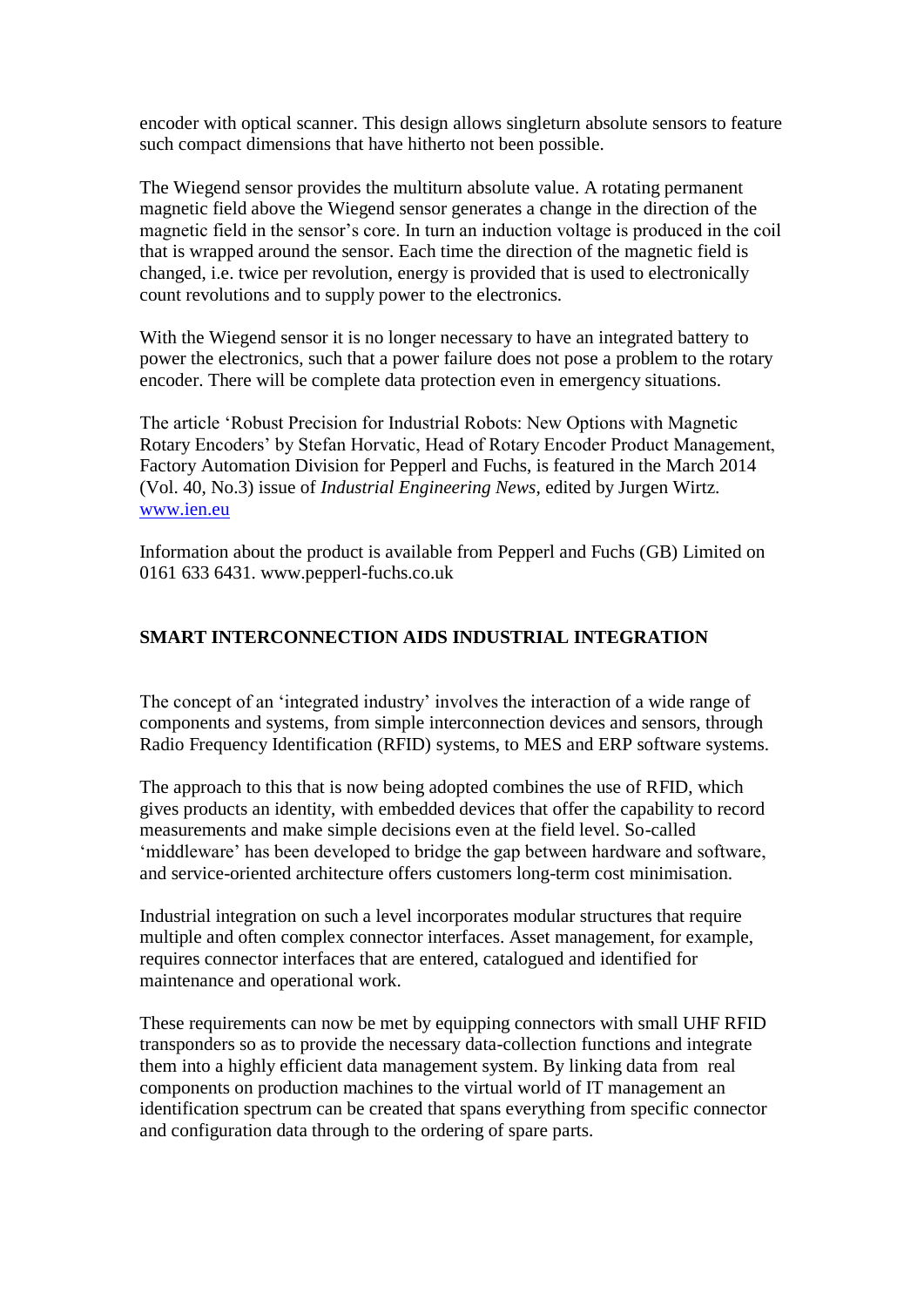A mobile reading device, such as a smart phone with an associated reading unit, can be used to record component data and compare it with data from an e-Business database. Immediately upon identification spare parts or reference values can be displayed and used.

These systems are noted for their time and cost savings, as well as their ability to prevent costly mistakes such as incorrect spare parts being ordered during maintenance work, and in order to support them a SAP-based e-Business solution has been developed to enable reliable and rapid access to detailed data on products and machinery that can be used for further integration with business and production processes.

A major challenge has been to perfectly integrate transponders in an environment in which metallic surfaces cause reflections, and to provide data media that can withstand harsh environments, but this has been achieved with the latest generation of RF transponders. Increased memory employing the 'write once' function also allows secure and permanent of a type of memory to a component, and hence its own history, and, with the latest chip technology, there is even the ability to allow components to perceive their own ambient conditions.

The result is intelligent process technology in which RFID technology is enabling the self-optimisation and self-diagnosis of components such as connectors. Since data can now be dynamic, i.e. the progression through a process can be stored in memory, essential pre-requisites for the self-configuration of process technology have been met.

Further advances in terms of object-specific data collection and storage are now being worked on.

The article 'Smart Interconnection' by Kevin Canham, Product and Applications Manager at Harting, is featured in the March 2014 issue of *Electronics: Products and Applications for Electronics Design*, available from ConnectingIndustry as above.

Information about the smart interconnection technology may be obtained from Harting Limited on 01189 817 391 or 01604 827 500. Email: [gb@harting.com](mailto:gb@harting.com)

## **WEARABLE COMPUTING**

Wearable computing systems have for many years been difficult to integrate into industrial environments, but technological advances in areas such as pervasive wireless, smartphones and tablet PCs are now making this otherwise marginalized form of electronics more practical for a variety of industrial applications.

Major players such as Google, Google Glass, Apple and SAP are now looking to market in this area, and in Europe The European Commission's [wearIT@work](mailto:wearIT@work) programme is underway with 42 partners, a funding of 14 million Euros and four industrial pilot applications in production, maintenance, healthcare and the emergency services.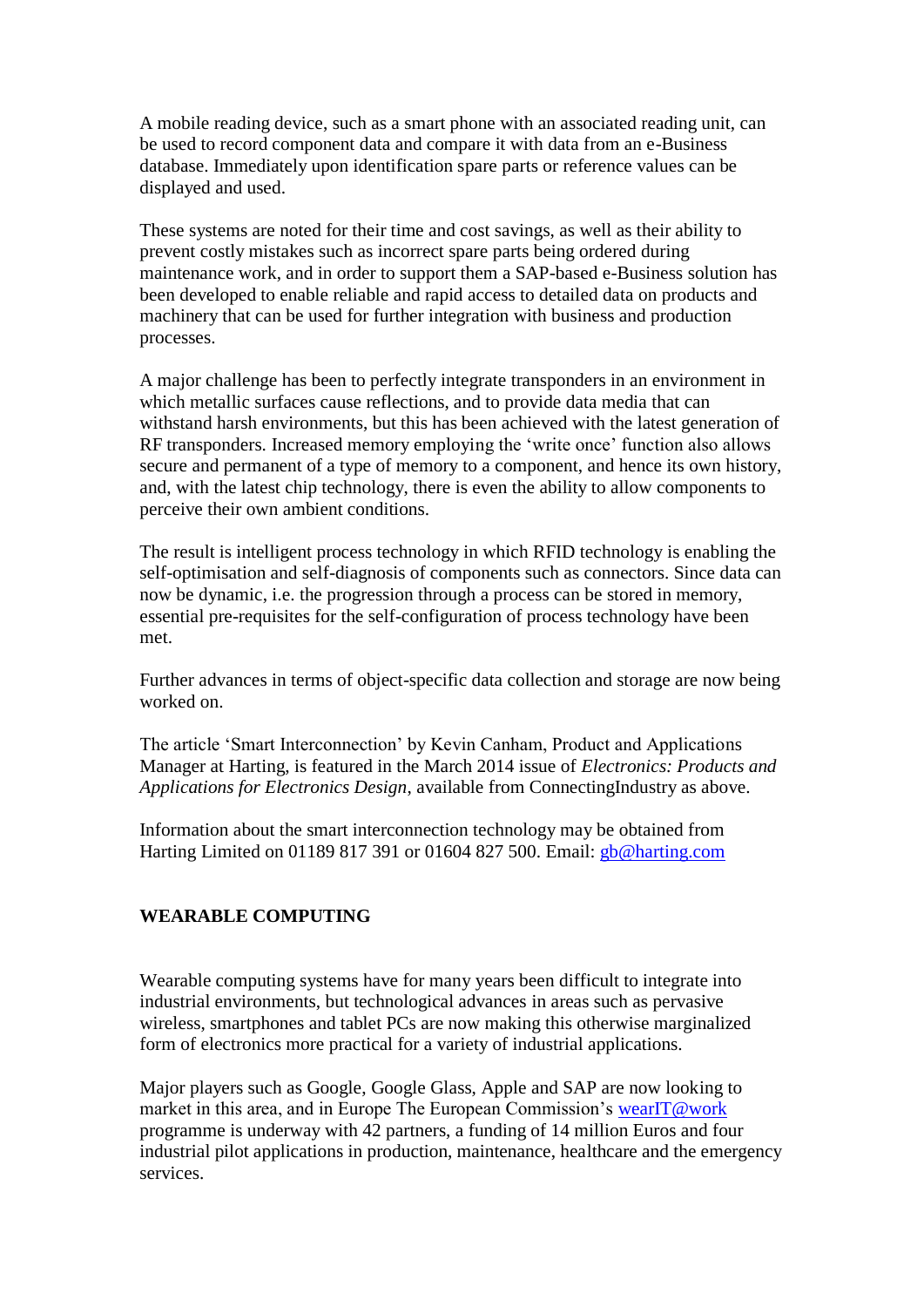So far the pilots have shown that wearable computers help to prevent mistakes, enable workers to work faster and more efficiently and reduces the length of time that workers, particularly on assembly tasks, need to be trained.

The assembly pilot tests were conducted using a Xybernaut V computer, Microoptical SV6 HMD and a conventional headset, with a VNC client application, to allow remote control and interaction with a wearable application for 14 assembly procedure steps. The tasks in this area highlighted the need for the wearable devices to be unobtrusive for good multimodal interaction, for a collaboration mechanism, and for fast tracking via mobile sensors to ensure that tasks were performed correctly, with help and suggestions provided via the headset.

The maintenance pilot demonstrated how wearable computing could increase the mobility of workers in geographically dispersed production plants and improve the availability of task information, knowledge sharing and training, with multimodal interaction through voice and gestures. Maintenance operators were equipped with a modular maintenance vest configured with cutting-edge hardware components, input and output devices for hands-free working, voice and gesture-based interaction, with advanced knowledge management functionality. Team members with remote support said that work quality and cooperation improved with new audio-visual tools and onthe-job decision support.

In the healthcare case it was found that wearable computing can improve the availability of information for doctors and nurses on ward rounds. Wearable computers were equipped with input devices for gesture recognition, RFID scanners and proximity sensors for communication with fixed infrastructure such as bedside displays and tablet PCs used by medical staff.

The main breakthrough came with the development of the head-mounted display, but the challenge is integration of information obtained from the wearable system into the overall IT infrastructure. Mere transfer of the desktop interface onto an HMD with speech input used instead of typing is insufficient. A carefully integrated system with a specific text or graphical user interface is needed.

In response to the challenge Vuzix have introduced the M100 monocular display, which uses the Android operating system and provides an integrated camera, audio system and processor in a hands-free format. This operates with most Android apps and is both Bluetooth and WiFi supported, running with or without cloud connection.

The M100 can be used with an adjustable over-the-head band or clipped-on safety glasses to access, record and review data. In partnership with Nokia Vuzix is also introducing a super-thin Waveguide lens that can project full-colour, augmentedreality images over surroundings using V200OAR glasses.

A further requirement for wearable computing is provision of information that can be consumed easily, and a need to improve hypertext reading has been identified. 'Hypermedia' is therefore being used to integrate wearable computing into existing processes and software.